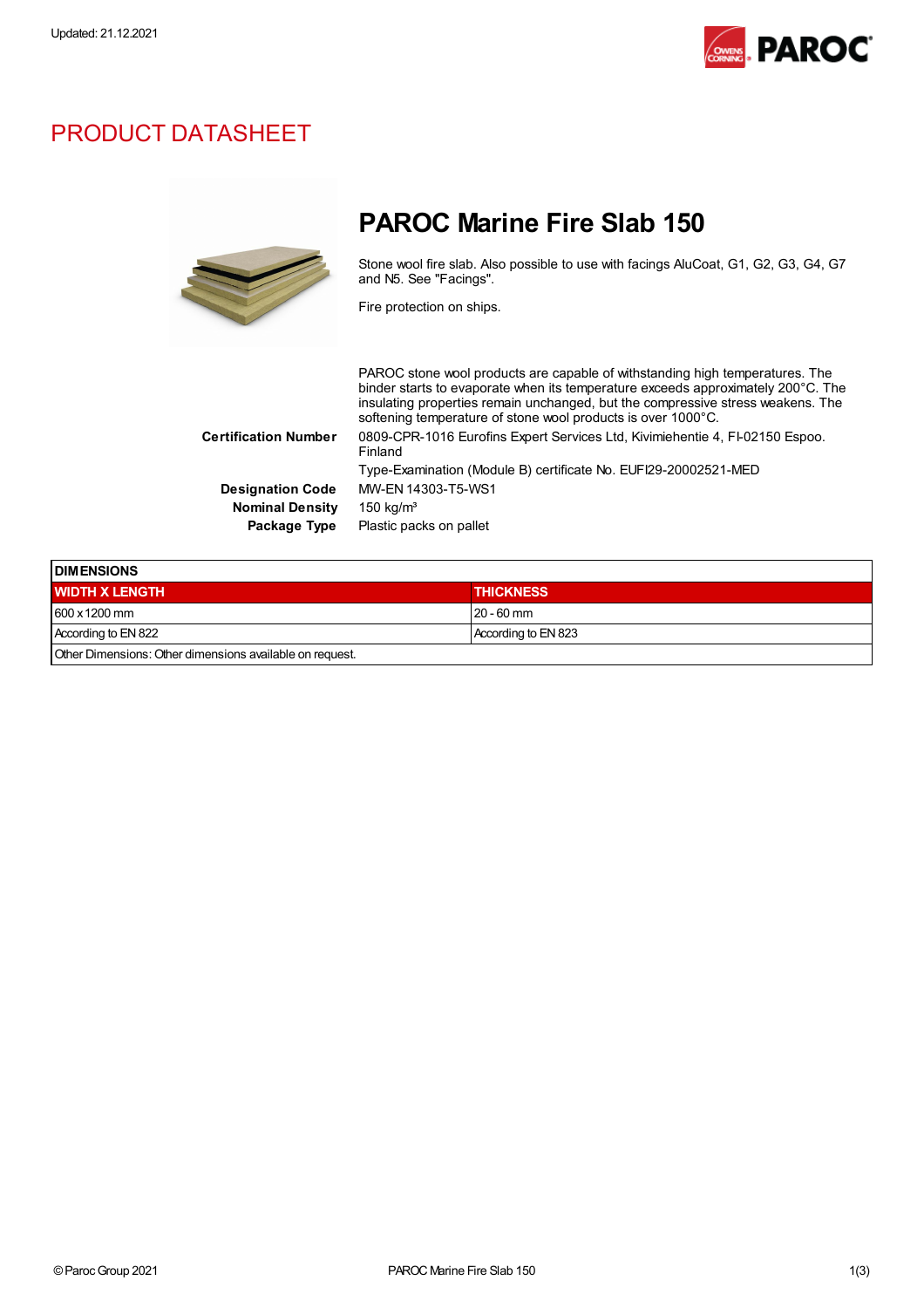

### Properties

| <b>PROPERTY</b>                                                | <b>VALUE</b>                                                                                                                                                                                                                                                   | <b>ACCORDING TO</b>                |  |
|----------------------------------------------------------------|----------------------------------------------------------------------------------------------------------------------------------------------------------------------------------------------------------------------------------------------------------------|------------------------------------|--|
| <b>FIRE PROPERTIES</b>                                         |                                                                                                                                                                                                                                                                |                                    |  |
| Reaction to Fire, Euroclass                                    | A1                                                                                                                                                                                                                                                             | EN 14303:2009 (EN 13501-1)         |  |
| Continuous Glowing Combustion                                  | <b>NPD</b>                                                                                                                                                                                                                                                     | EN 14303:2009+A1:2013              |  |
| Fire Classification (IMO)                                      | Non-Combustible                                                                                                                                                                                                                                                | IMO FTP 2010 Code Part 1           |  |
| <b>THERMAL PROPERTIES</b>                                      |                                                                                                                                                                                                                                                                |                                    |  |
| Thermal Conductivity in 10 °C, $\lambda_{10}$                  | 0.039 W/mK                                                                                                                                                                                                                                                     | EN 14303:2009+A1:2013 (EN 12667)   |  |
| Dimensions and Tolerances                                      | T <sub>5</sub>                                                                                                                                                                                                                                                 | EN 14303:2009+A1:2013              |  |
| Thermal Conductivity in 50 °C, N <sub>50</sub>                 | 0,042 W/mK                                                                                                                                                                                                                                                     | EN 12667                           |  |
| Thermal Conductivity in 100 °C, N <sub>100</sub>               | 0,046 W/mK                                                                                                                                                                                                                                                     | EN 12667                           |  |
| Thermal Conductivity in 200 °C, N <sub>200</sub>               | 0,060 W/mK                                                                                                                                                                                                                                                     | EN 12667                           |  |
| Thermal Conductivity in 300 °C, A300                           | 0,081 W/mK                                                                                                                                                                                                                                                     | EN 12667                           |  |
| Thermal Conductivity in 400 °C, N <sub>400</sub>               | 0,110 W/mK                                                                                                                                                                                                                                                     | EN 12667                           |  |
| Thermal Conductivity in 500 °C, N <sub>500</sub>               | 0,147 W/mK                                                                                                                                                                                                                                                     | EN 12667                           |  |
| Thermal Conductivity in 600 °C, Non                            | 0.192 W/mK                                                                                                                                                                                                                                                     | EN 12667                           |  |
| <b>MOISTURE PROPERTIES</b>                                     |                                                                                                                                                                                                                                                                |                                    |  |
| Water Absorption, Short Term WS, (W <sub>n</sub> )             | $\leq$ 1 kg/m <sup>2</sup>                                                                                                                                                                                                                                     | EN 14303:2009+A1:2013 (EN 1609)    |  |
| Water Vapour Diffusion Resistance                              | <b>NPD</b>                                                                                                                                                                                                                                                     | EN 14303:2009+A1:2013 (EN 12086)   |  |
| <b>SOUND PROPERTIES</b>                                        |                                                                                                                                                                                                                                                                |                                    |  |
| Sound Absorption                                               | <b>NPD</b>                                                                                                                                                                                                                                                     | EN 14303:2009+A1:2013 (EN ISO 354) |  |
| <b>MECHANICAL PROPERTIES</b>                                   |                                                                                                                                                                                                                                                                |                                    |  |
| Compressive Stress at 10 % deformation CS(10), $\sigma_{10}$   | <b>NPD</b>                                                                                                                                                                                                                                                     | EN 14303:2009+A1:2013 (EN 826)     |  |
| <b>EMISSIONS</b>                                               |                                                                                                                                                                                                                                                                |                                    |  |
| Release of Dangerous Substances                                | <b>NPD</b>                                                                                                                                                                                                                                                     | EN 14303:2009+A1:2013              |  |
| <b>DURABILITY OF FIRE AND THERMAL PROPERTIES</b>               |                                                                                                                                                                                                                                                                |                                    |  |
| Durability of Reaction to Fire Against Ageing/Degradation      | No change in reaction to fire properties for mineral wool products. The fire performance of mineral<br>wool does not deteriorate with time. The Euroclass classification of the product is related to the<br>organic content, which cannot increase with time. |                                    |  |
| Durability of Reaction to Fire Against High Temperature        | The fire performance of mineral wool does not deteriorate with high temperature. The Eurodass<br>classification of the product is related to the organic content, which remains constant or decreases<br>with high temperature.                                |                                    |  |
| Durability of Thermal Resistance Against<br>Ageing/Degradation | Thermal conductivity of mineral wool products does not change with time, experience has shown the<br>fibre structure to be stable and the porosity contains no other gases than atmospheric air.                                                               |                                    |  |

#### Appearance

#### **FACINGS**